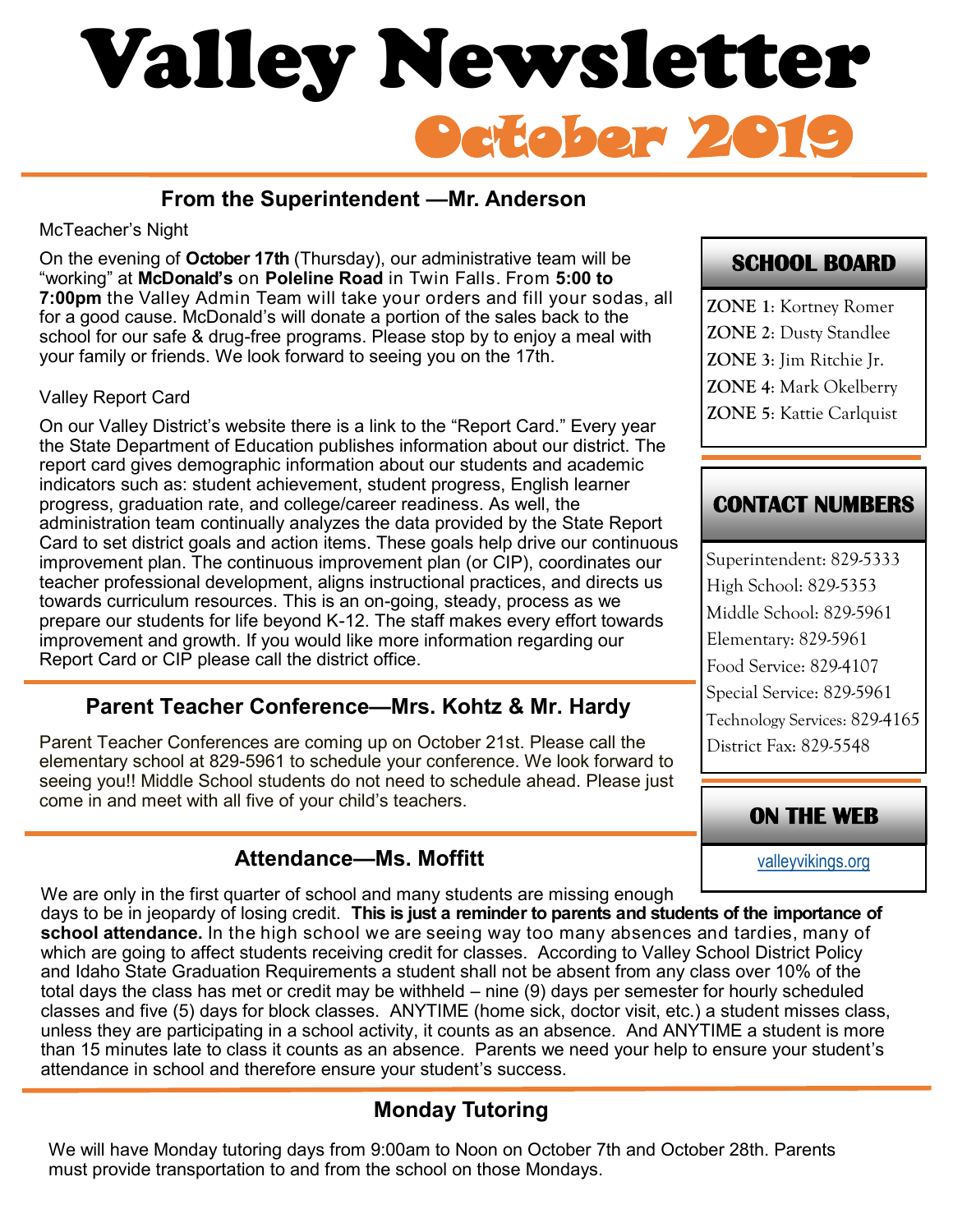## **Girls Basketball — Coach Kohtz and Coach Jarvis**

Girls basketball will start on Monday, November 4th. Try-outs times will be announced at the school later this month. All girls wanting to try-out need to have a physical on file with the school. 9th and 11th graders will need to have a new physical. We are excited for the upcoming season and look forward to working with the players.

#### **Cross Country—Mr. Hunter**

We had nearly 400 runners compete in our home meet September  $5<sup>th</sup>$ . Multiple coaches complimented the entire Valley community for executing a smooth meet. It took a lot of help to get it done. Thank you Mrs. Lamun, Mrs. Bailey, Mrs. Marshall, Mrs. Meyer, Mrs. Kohtz, Mrs. Hall, Mrs. Lukes, Mrs. Hardy, Mrs. Pearson, Mrs. Meek, Mr. Lancaster, Mr. Recendez, Mr. Buschhorn, Mr. Grigsby, Kayleigh Talbot and Andrew Gomez for your efforts. The meet simply wouldn't happen without Mr. Hardy's assistance. While our support crew helped execute the meet, our Valley runners competed very well. Every returning Valley runner improved their time from last year. We can't ask for more than that and are proud of our runners.

#### **College and Career Readiness-Mrs.Elorrieta**

This month the "College and Career Readiness" series will focus on the topic of Financial Aid 101 and the basic concepts parents and students need to understand when budgeting for college. Students in grades 8-12 and their parents are invited to attend this meeting on Monday, October 14 from 6:00-7:00 p.m. in Mrs. Elorrieta's room #126 at Valley High School. Parents of seniors and students already in college: the Free Application for Federal Student Aid (FAFSA) opens October 1, 2019. Many colleges will make priority financial aid decisions by December 1st; you should plan to have the FAFSA completed within the next two months. More information can be found on the FAFSA website <https://fafsa.ed.gov/> or visit Mrs. Elorrieta's website at www.[vhsfacs.org.](http://vhsfacs.org) The student and at least one parent or legal guardian will need an FSA ID <https://fsaid.ed.gov/> before applying for FAFSA. Do NOT delay the FAFSA process. If you have any questions, please contact Toni Elorrieta or Risa Moffitt at the school (208) 829-5353 or [email elorrieta@valley262.org](mailto:elorrieta@valley262.org)

## **Trick or Treat for Community Baskets - BPA/FCCLA — Mrs. Elorrieta**

"Save your change!" BPA and FCCLA high school students will be Trick or Treating for Community Baskets on Monday, October 28 from 6:00 - 8:00 p.m. Members will go door-to-door with Christmas stockings to Trick-or-Treat for change. ALL money donated will be used to purchase Christmas gifts for children in the community in coordination with the Valley Community Helpers Christmas Basket initiative. Last year, your donations helped provide gifts for 92 children. Thank you for your support! We couldn't do it without you.

#### **Wounded Warrior—Mr. Hardy**

The athletic department will once again be joining the 4th District Coaches Association drive to help raise funds for the Wounded Warrior Project. The past 4 years we have raised money that has been pooled with other schools in the Magic Valley. Last year the coaches association donated over \$13,000 to veterans and families affected by military service. If a family would like to make a \$10 donation we will create a sign to put up on or display board at the school and during the football game on October 4th against Glenns Ferry. We will also be taking donations that night to help in this worthy cause. Thank you for your support.

#### **From the Lunch Room**

Remember to send money for your child's lunch. You may also fill out a free/reduced form to see if you qualify. The deadline for free or reduced applications is October 4th. If you have not sent money or made payment with Mrs. Kelso in the kitchen you are charging, which is not allowed.